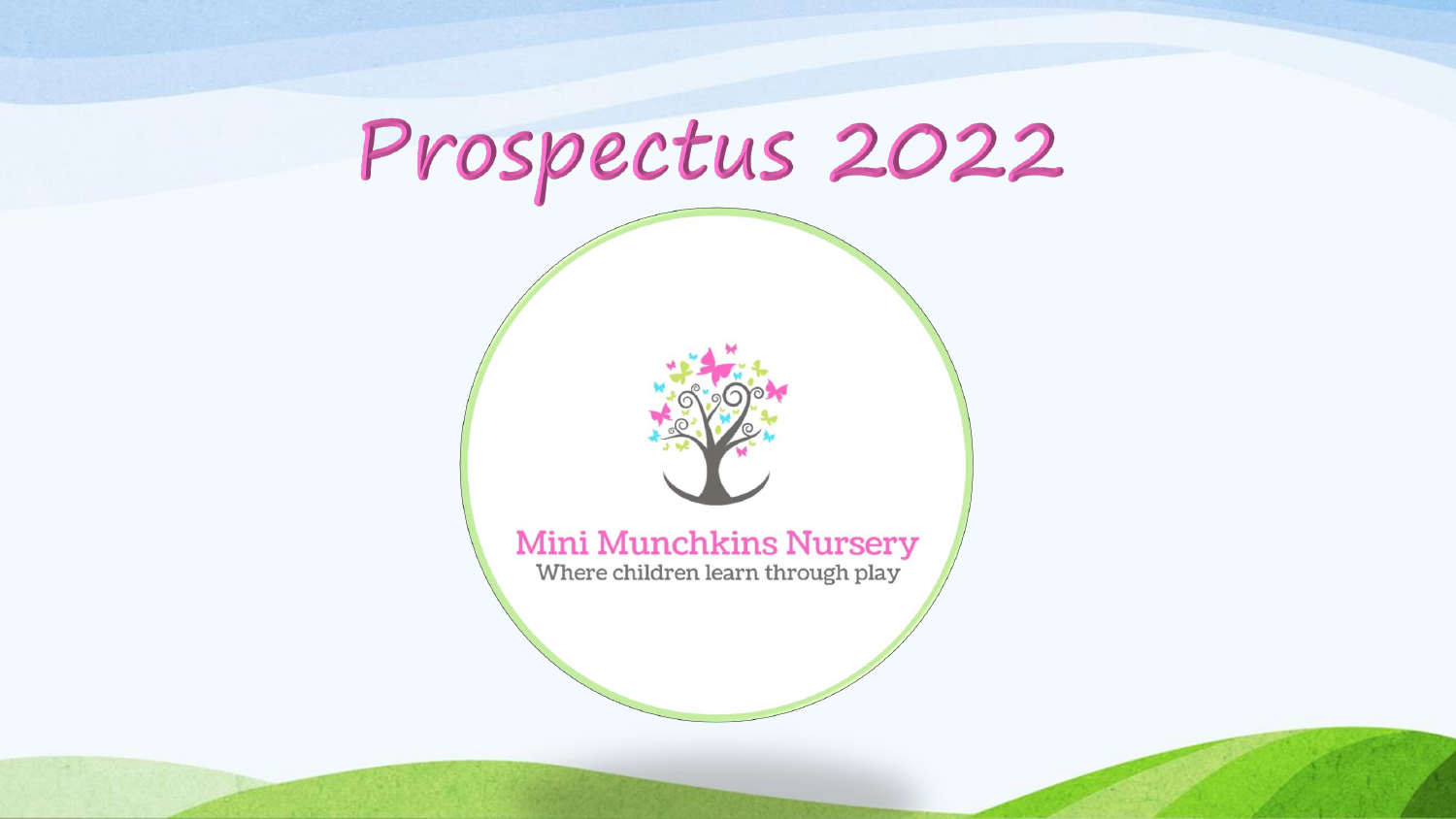## **Welcome to Mini Munchkins Nursery**

Welcome to Mini Munchkins Nursery where we care for your child in a safe, free flowing and stimulating environment. We understand that leaving your child in the care of others is a difficult decision to make and hope this information in our prospectus is helpful. However, please contact us if you need any further information.

Mini Munchkins Nursery is privately owned and run by Michelle Turner and Louise Martin. The Nursery is situated in a semi-detached house over two floors with a large garden on Morland Road, Addiscombe in Croydon. The Nursery building itself has been designed to create warm and welcoming environment for children and families.

There is 3 main rooms for our Munchkins which include our Bumble bee's (babies), Ladybirds (Toddlers) and Butterflies (preschool) and has a large landscaped secure garden with a separate astro-turfed area for our children to explore and investigate in all weathers.

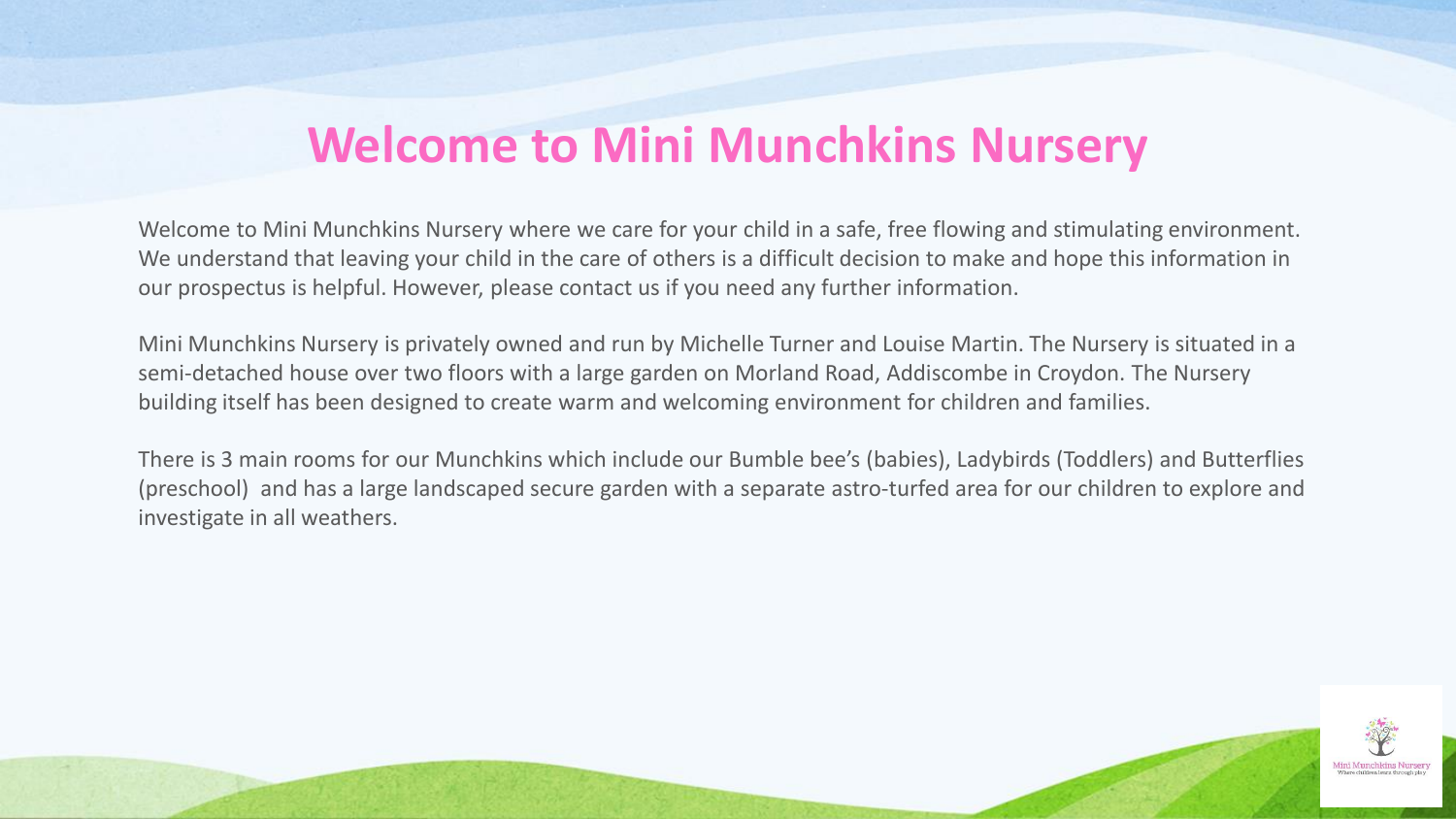

## **What we Provide**

At our nursery you will find a wide range of activities taking place both indoors and out. Children are encouraged to spend as much time as possible in our garden designed to be accessible to all. All children have a key person who is responsible for their care routines and is the parent's main point of contact in nursery. The key person role is to get to know the child and their interests then plan activities and experiences to extend the child's skills and knowledge.

We provide healthy and balanced meals by our qualified nursery cook. Our nursery is registered with the regulatory body Ofsted, We provide spaces for up to 30 children aged from 3 months to 5 years. The best way to decide if a nursery is right for your child is to visit, meet the team and see children learning and playing together. Please do call us on 0208 662 5934 or email info@minimunchkinsnursery.co.uk

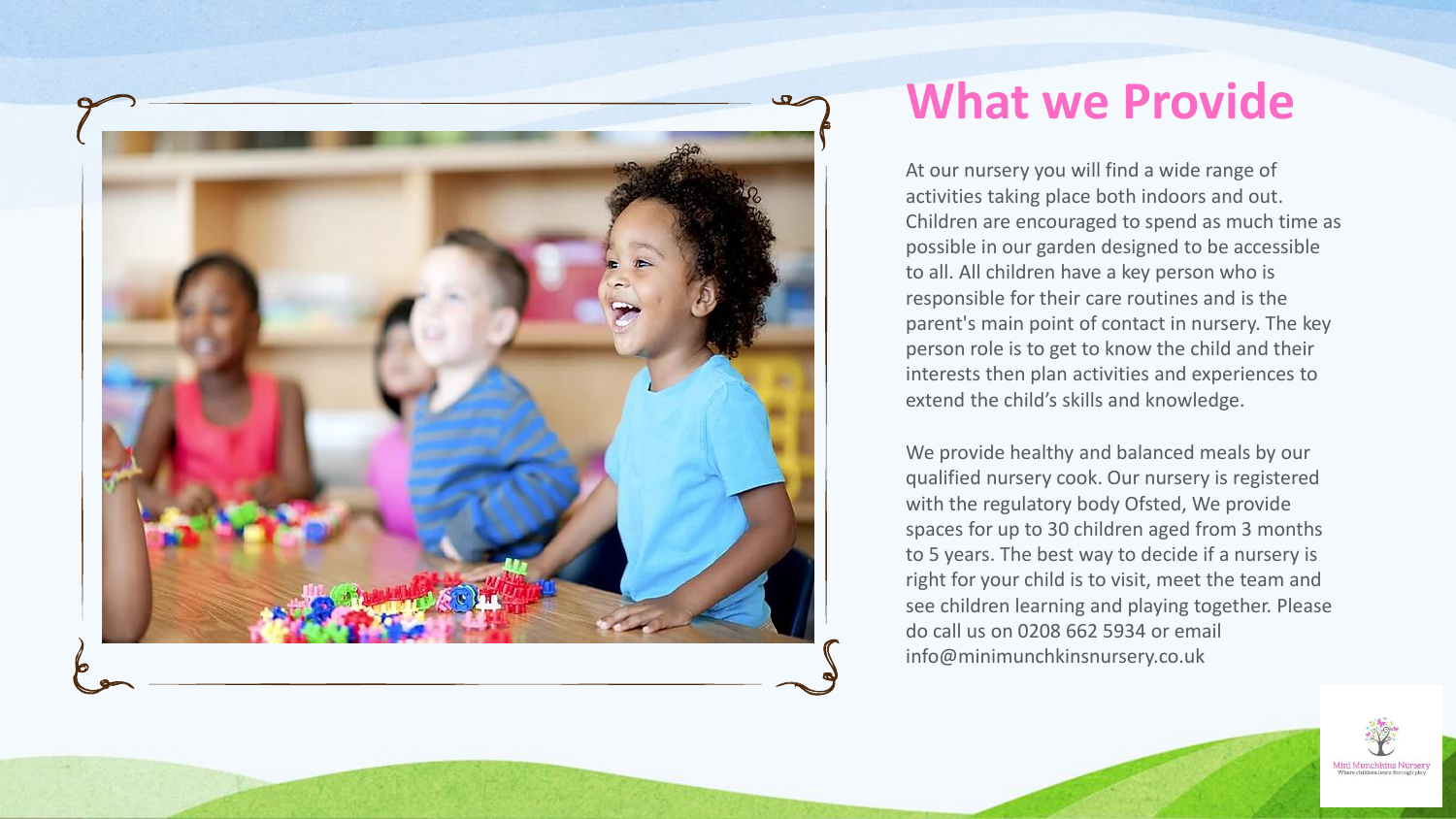### **Children's learning and Development**

Our nursery day is carefully planned to give a balance of adult-led and child-led activities. We try to adapt the planned activities typically called 'in the moment planning' to individual children in order to reflect their particular skills, interests and development needs. The staff record their "observations" in what is known as a "learning journey" which is a collection of different documents prepared by the Key Person to provide a picture of a child's development under various areas of learning such as Physical Development, Communication & Language, etc. Forward planning of activities in each room is informed through the children's identified next steps and their current interests. While there is a statutory need to record and monitor progress, we also need to ensure that this process doesn't get in the way of actually interacting and playing with the children.



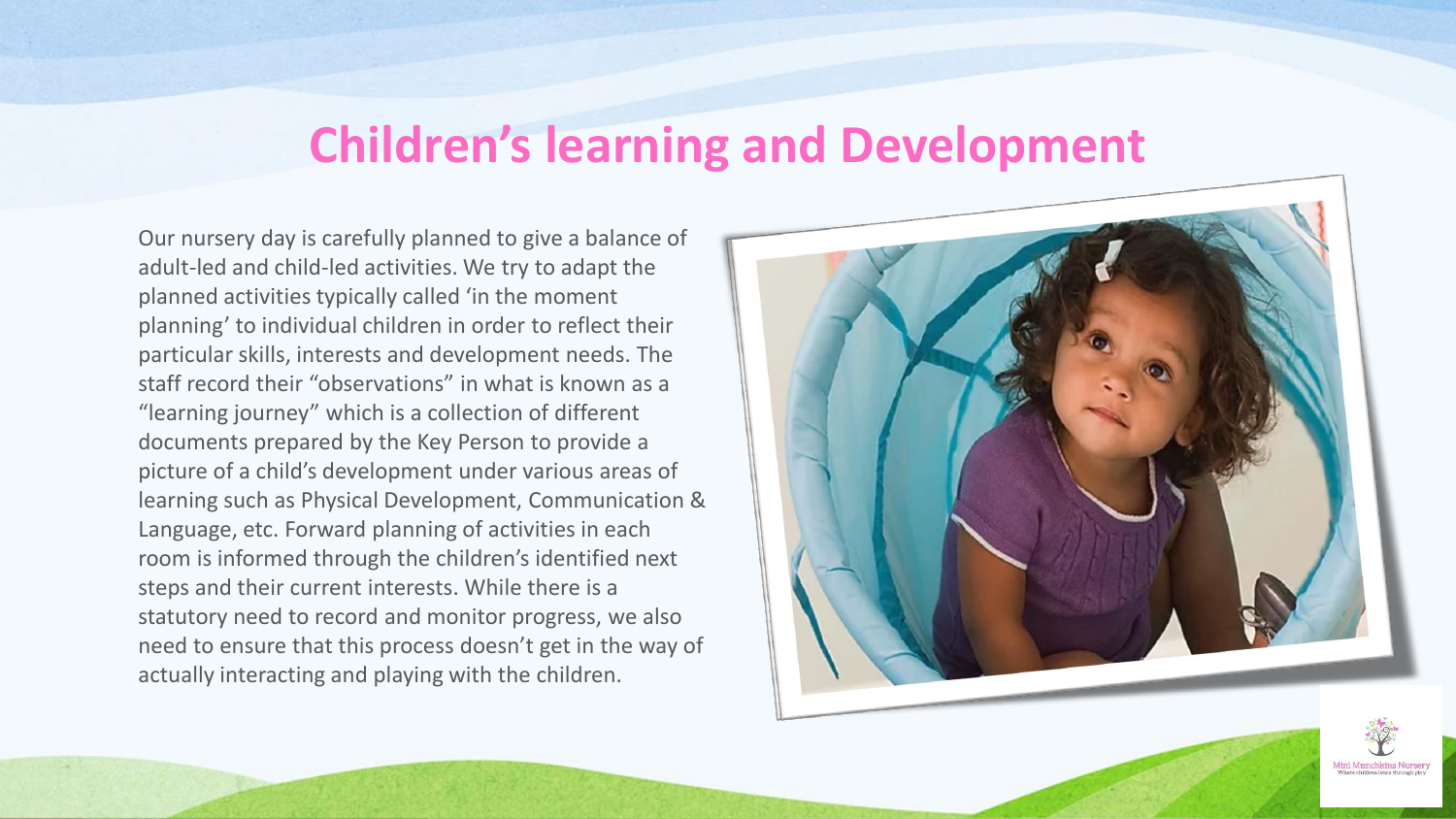## **A Typical Day**

A typical day Is a flexible one with our children, being encouraged and supported to select their own activities from the wide range of resources on offer. We feel that children learn best in a warm welcoming environment where self-independence and creativity are fostered.

The morning starts with breakfast between 8.00 and 9.00 am. Afterwards, when the children have settled and met their friends, there is a circle time for the older children to share news and information with their dedicated staff member. They will be encouraged to take turns in speaking and listening and will all can contribute to the discussion. During each session children can access a range of activities indoors and outdoors. There is Free Flow time which provides opportunities for all children to choose their own activities. There will also be one-to-one or small group focussed learning experiences led by a key person. Key areas and activities include messy play, role play, physical/active opportunities, books and language, discovery/sensory play, music and movement, calm/cosy areas, maths, science and nature experiences and ICT. We believe that every child is a competent learner from birth who can be resilient, capable, confident and self-assured. Our commitment is to have each child at the heart of all that we do in partnership with parents and carers. We observe children and plan for them on an individual basis considering what they already know and what interests and fascinates them. Our nursery staff engage in play and conversation with all our children, helping to make sure that play is meaningful and supports learning. Our mentoring system supports newly qualified staff in developing skills. Our daily routines offer a range of experiences giving children consistency of care whilst also challenging them.

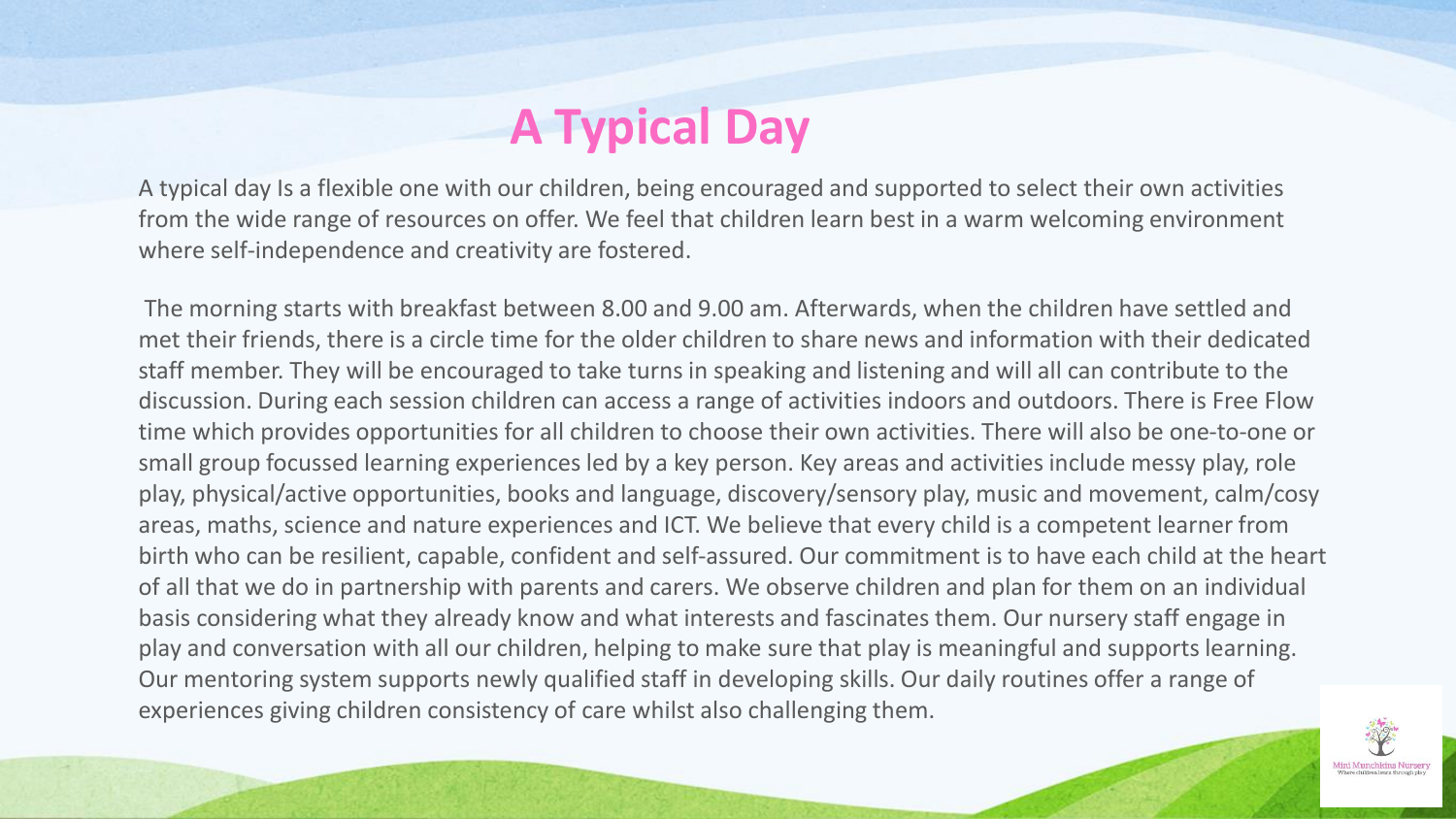

## **Settling your child in**

All new children and their families are offered free settling in sessions. We recommend a minimum of two sessions. The first visit is spent filling in forms and in conversation with your child's key person, giving you the opportunity to start to get to know each other. Once your child is busy and playing you will be invited to leave the room for a short period, and the key person spends time with your child. A plan can then be formed for the next and subsequent visits. We usually suggest allowing two weeks for settling-in sessions ideally during the same hours as your child will be attending so that nursery becomes a part of their accepted routine.

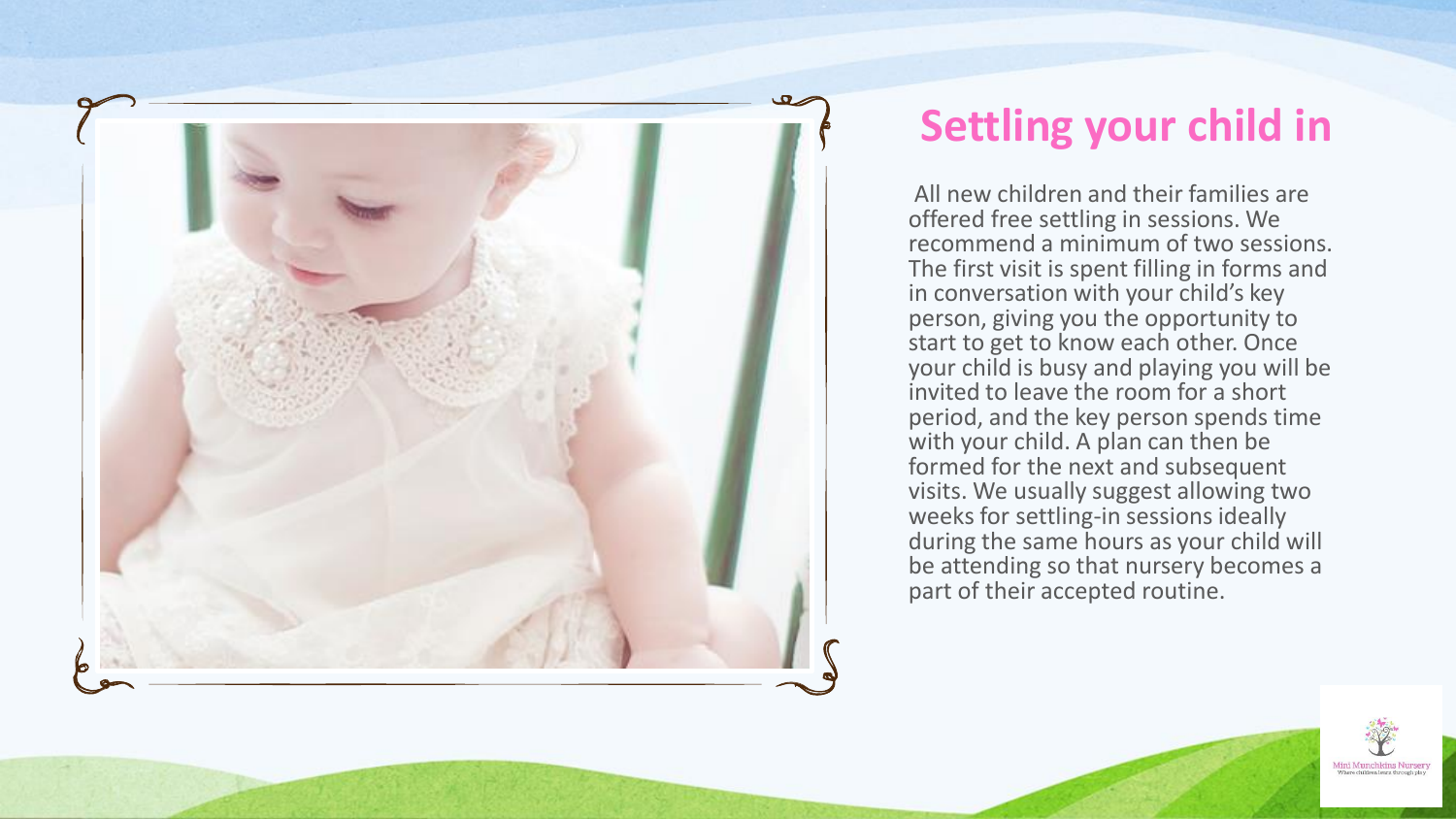## **Session Times and Fees from September 2021**

Our full day sessions start at 8am and finish at 6pm.

Breakfast is 8.00 - 9.00am, Lunch 12.00 and Tea 4.30pm, with morning and afternoon snacks.

For morning sessions children must be collected by 12pm or 1pm if staying for lunch and for afternoon sessions dropped off no earlier than 1pm.

Children must be dropped off and collected within the time they are booked.

We also provide Nursery Education Funded hours up to 30 hours for eligible 2, 3 and 4 year olds subject to availability.

Please see Price list separately.

Bumble bees (babies) Prices start from £71 a day

Lady birds (Toddlers) Prices start from £63 a day.

Butterflies (Preschool) Prices start from £61 a session

*\*Our Fees are calculated by adding up weekly sessions multiplying this by 48 weeks, allowing for bank holidays and Christmas closure, and dividing by 12 months.* 

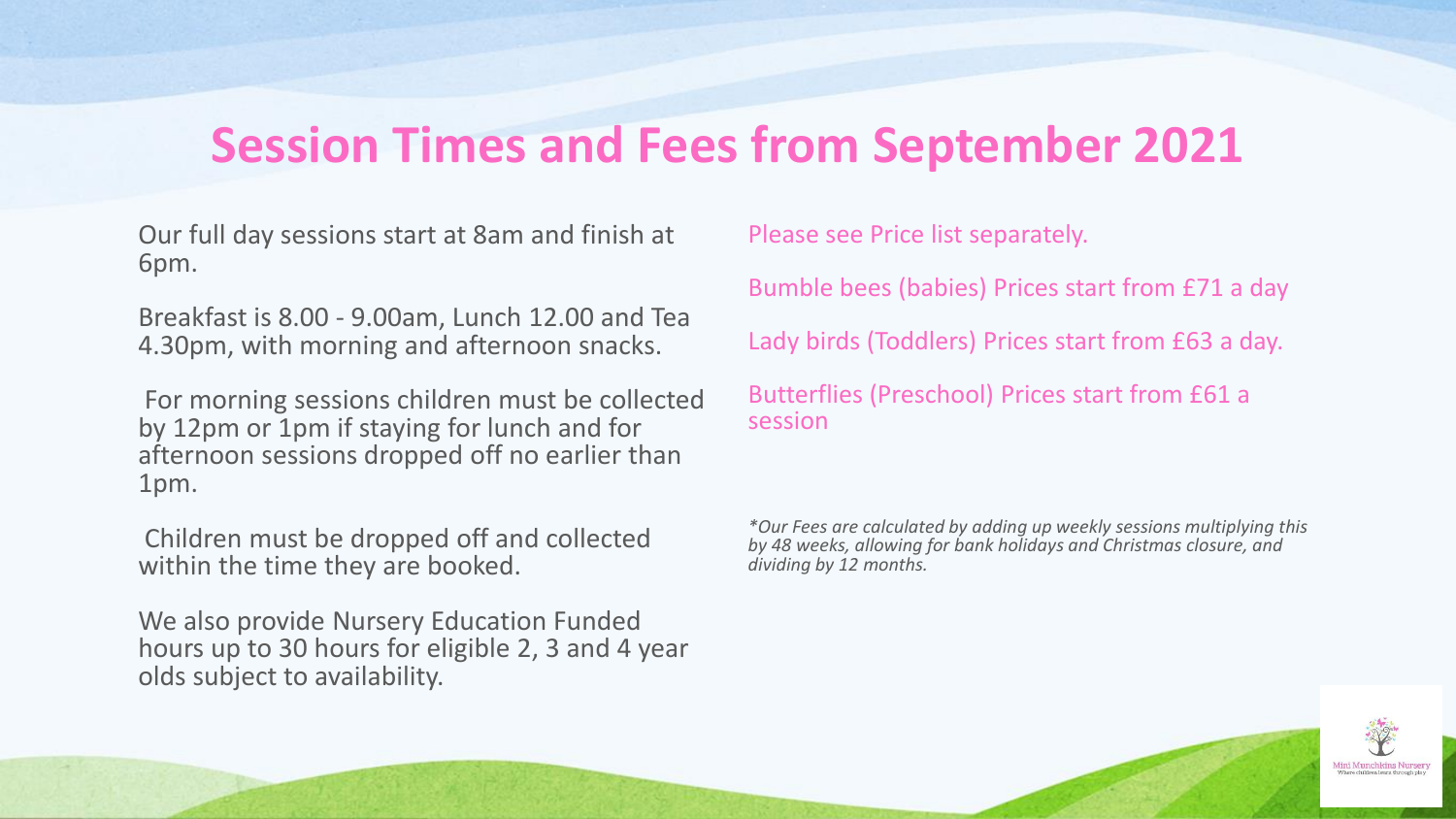## **Government Funding**

### **Government Childcare choices information**

From September 2017 the government has launched a new scheme to help with childcare costs. This includes offering 30 funded hours during term time to eligible families. To find out more about the new and existing offers, and how they can help you, go to the Childcare Choices website at **www.childcarechoices.gov.uk**

To check your eligibility for the 30 hours free childcare you can use the online childcare calculator [www.gov.uk/childcare-calculator.](http://www.gov.uk/childcare-calculator)

If you are eligible submit an online application as soon as possible and once signed up you will receive an eligibility code. Take this code to your childcare provider who will check it with their local authority. You are able to use more than one childcare provider over a week.

### **Government Funded sessions Times and Fees**

Mini Munchkins Nursery provide the Government's "Nursery Education Funding" to all eligible 2, 3 & 4 year olds. The funded hours we offer are two 3 hour sessions per day Monday to Friday, term time only.

Morning 3 hour session 9 am – 12pm

Afternoon 3 hour session 1.00 pm – 4.00 pm

Whole day 9am to 4pm with a paid lunch session

You are able to book any combination of these sessions up to the 15-hour entitlement, or 30 hours if you are eligible. Funding is only available during school term time, which is 38 weeks of the year.

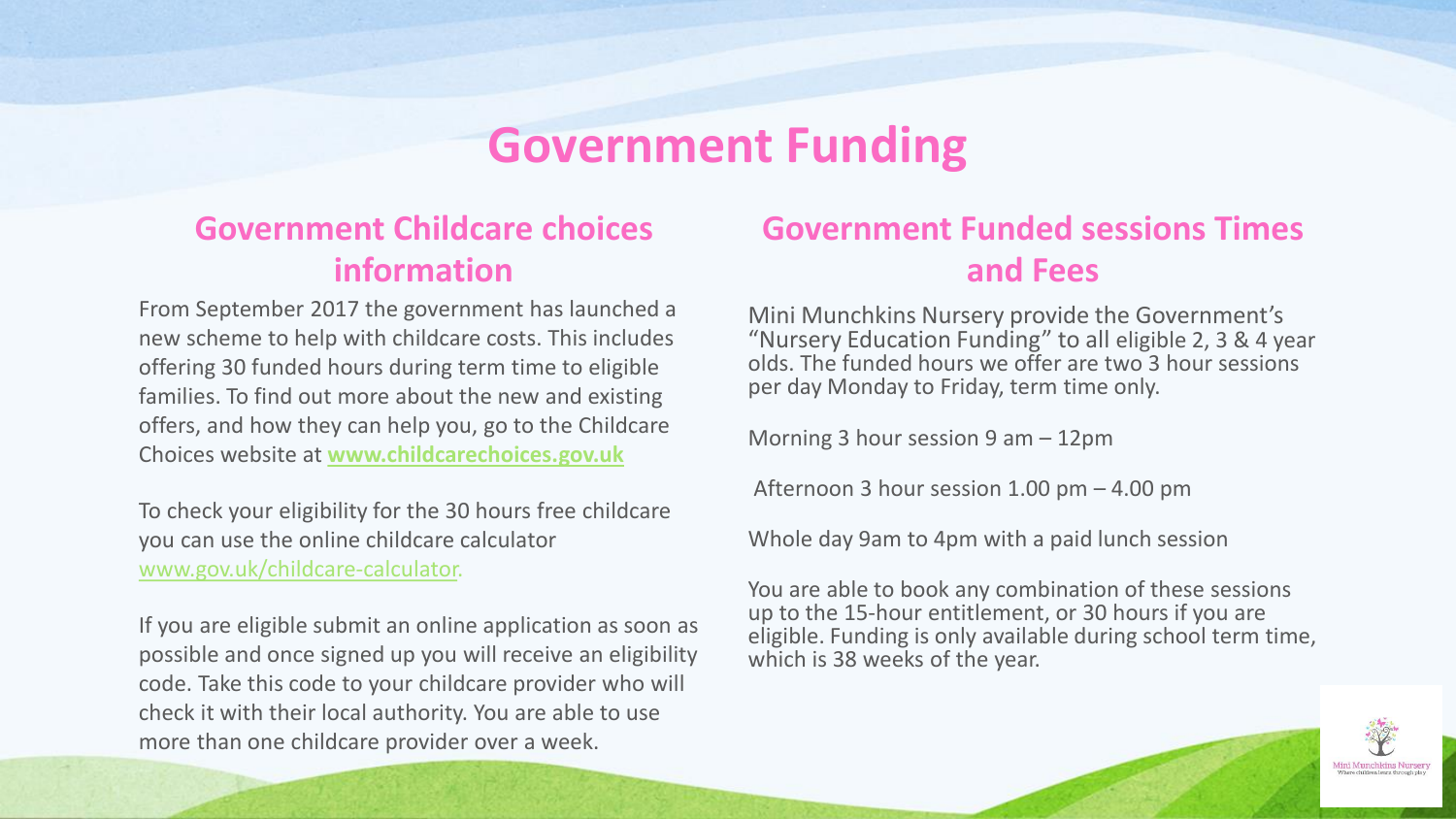## **Terms and Conditions**

\***Fees are inclusive** of hot home cooked meals, snacks, drinks and extra-curricular activities. Extracurricular activities are provided by outside companies, and the activities provided and the days they visit are subject to change.

\***Fees are calculated** over a 48 week a year divided by 12 months. We will require a deposit upon registration as well as an admin fee.

\***Funding:** Children are entitled up to 15 hours per week of funded sessions from the term after their third birthday. This entitlement is term time only. We also offer up to 30 hours funding for children over 3 years old.

\***For funded sessions**, we charge a £2.10 fee for every 3 hours to cover for items such as gloves, snacks, drinks, crafts and extra-curricular activities. We also charge £6.90 each day to cover the cost of the lunch session between 12pm and 1pm.

\***Booking Patterns:** To increase your booking pattern we require 24 hours' notice, subject to availability. To decrease your booking pattern, you must provide us with 30 days' notice by email to the nursery manager.

\***Missed sessions**: No refunds or additional sessions will be given for sessions missed due to holidays, sickness, Bank Holidays, Christmas closure or for the closure of the nursery due to circumstances beyond our control.

\***Nursery Closure**: 2 Weeks at Christmas, 1 week in August, 1 week at Easter and Bank holidays/ 5 inset days if needed.

\***Late collection fee**: £1 a minute after collection time



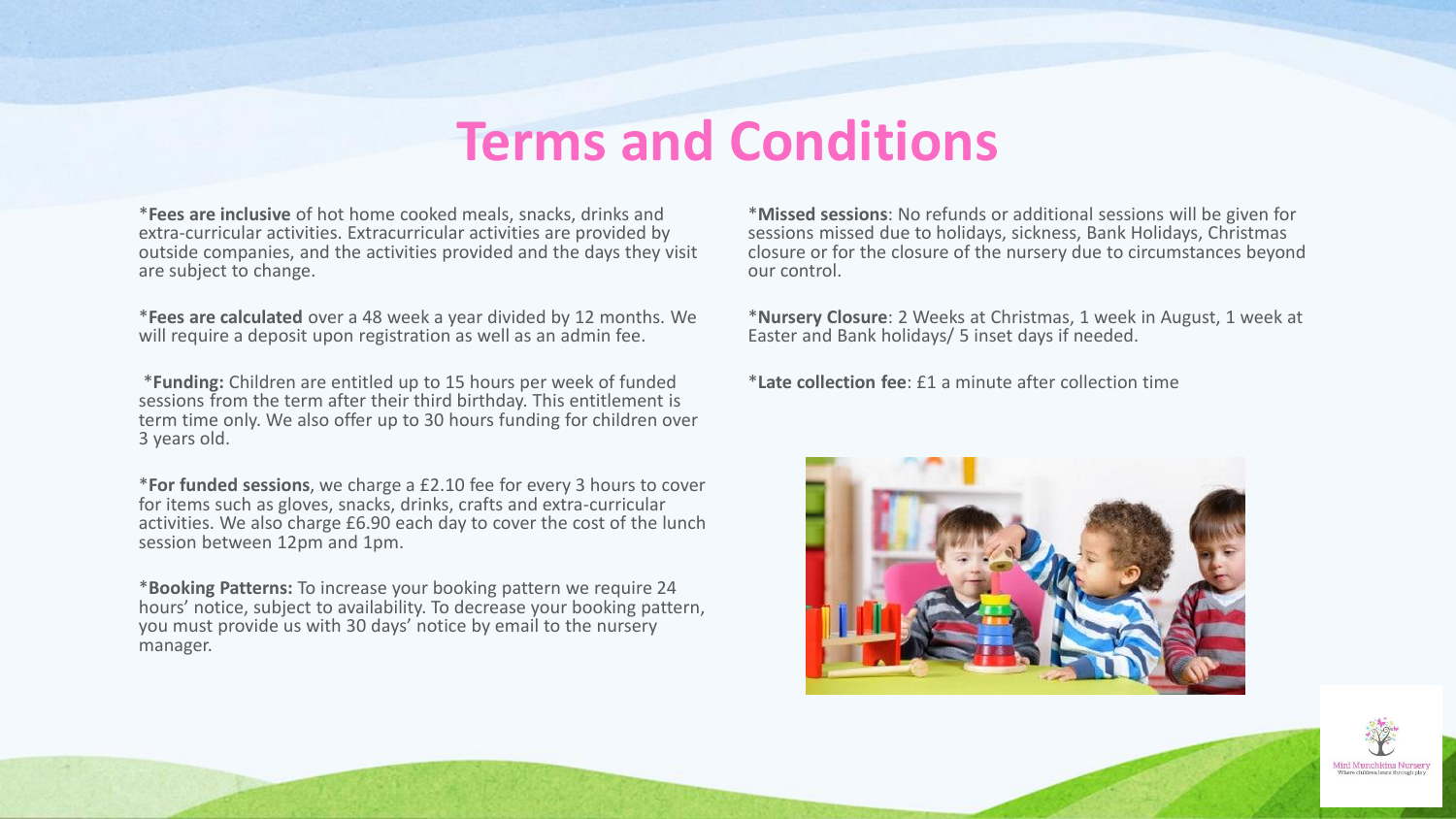#### **Registration**

To register your child, complete the registration form which can be downloaded from our web page [www.minimunchkinsnursery.co.uk](http://www.minimunchkinsnursery.co.uk/) or is available at nursery for collection. Once your registration form has been received, we will contact you to confirm availability and arrange a start date. Closer to the start date we will call to arrange your child's first settling-in visit, a contract will then be issued. Fees are due between the  $24<sup>th</sup>$  and  $26<sup>th</sup>$  of each month in advance. If your child starts part way through the month, then fees will be due on their first day. There is no charge for settling in sessions.

#### **Payment methods**

Our preferred payment method is by direct debit or childcare vouchers. However, fees can be paid by cash. Session changes should be requested in writing. For changes to be implemented there is a notice period of one month. Increases in sessions are subject to availability.

### **What to bring on the first day**

For babies we ask that you supply nappies, wipes and cream for your baby. We will supply cot sheets. If your baby is having formula milk during the day, this should be supplied in the original container. Following the latest advice, bottles will be made up fresh for each baby as required. For all children, you should provide at least one spare change of clothes. These should be named and in a small rucksack or drawstring bag which will be kept on your child's coat peg. Also a pair of indoor shoes. As we go outside every day, it is important that children have the appropriate clothing for possible weather conditions. Therefore, we ask that parents of mobile children supply a named pair of wellingtons and all children have a named sun hat. Nursery will supply Hypoallergenic Suncare Lotion SPF50+ unless a parent prefers to supply their own sun cream which must be in the original container and clearly labelled with the child's name.

### **Safeguarding**

At Mini Munchkins Nursery we will work with children, parents, external agencies and the community to ensure the welfare and safety of children and to give them the very best start in life. Children have the right to be treated with respect and to be kept safe from abuse in whatever form. As part of this policy mobile phones must be switched off and not accessed on the nursery grounds.

#### **Policies and Procedures**

We have available for parents in each home base copies of our Safeguarding and Complaints/ Compliments policies. Other policies and procedures are stored in the hallway; parents are welcome to have copies if they request them. Policies and procedures in place include:-

Accident and First Aid, Allergies and Allergic reactions, Behaviour Management, Camera, Covid-19 , mobile phones, recording devices, Medicine, Sickness and Illness. Special educational needs policy and many more.

#### **Parents as Partners**

At Mini Munchkins Nursery we believe that in order for children to receive quality care and early learning that suits their individual needs, parents and staff need to work together in close partnership.

As part of this we operate an open-door policy, with parents welcome to come into the nursery at any time, because we recognise the importance of their role as the child's primary carer. Safeguarding at Mini Munchkins Nursery we will work with children, parents, external agencies and the community to ensure the welfare and safety of children and to give them the very best start in life. Children have the right to be treated with respect and to be kept safe from abuse in whatever form. As part of this policy mobile phones and Smart watches must be switched off when entering the building.